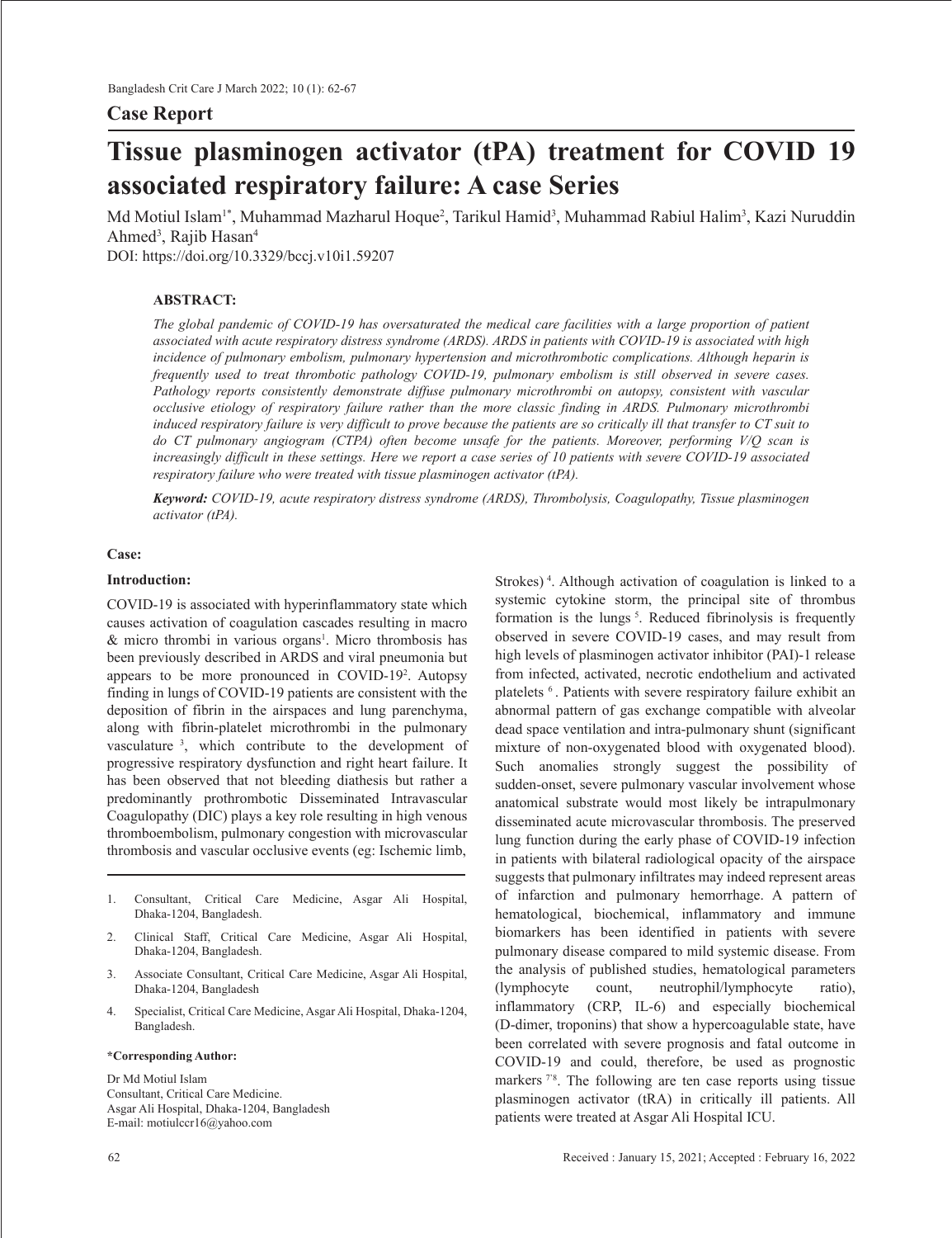## **Case 1:**

Mr. "A" 41 years old hypertensive gentleman admitted to ICU with complaints of fever cough and increasing respiratory distress for 5 days. On presentation he was hemodynamically stable, hypoxemic with P/F ratio 165. He was diagnosed as a case of COVID-19 associated pneumonia with Type I respiratory failure and received oxygen via HFNC. As per the hospital protocol he received all supportive management including Remdesivir, Baricitinib, intravenous steroid (methylprednisolone), low molecular weight heparin (Enoxaparin) with broad spectrum antibiotic coverage. He also received Tocilizumab as his IL-6 was 86 pg/ml. On 3rd day of ICU admission patient became hypoxic with P/F ratio of 57, he was intubated and put on mechanical ventilator. Despite maximum ventilation strategy,his  $FiO_2$  remain high at 95%. His repeat D-Dimer was increased (2.6 mg/L) from normal level (0.3 mg/L) during admission. We decided to administer low dose tPA (Alteplase). Twentyfive (25 mg) tPA was administered intravenously over 2 hours, followed by 25 mg tPA infused over next 22 hours. The patient tolerated tPA therapy without bleeding or any other apparent complications. After 18 hours of completion of tPA (Alteplase) patient showed signs of improvement. His P/F ratio was improving,  $FiO<sub>2</sub>$  was gradually lowered. He was deescalated to HFNC with  $FiO_2$  -40%. Eventually his oxygen support was further reduced and he was able to tolerate with minimum support with 2 L O<sub>2</sub>/min through nasal prong. He was shifted to IPD on  $11<sup>th</sup>$  day of hospital admission. By  $16<sup>th</sup>$  day of hospital admission, he was oxygen free and on the next day he was discharged home with advice of regular follow-up.

## **Case 2:**

A 61 years old diabetic hypertensive gentleman was admitted to the COVID unit with fever and cough for 7 days and breathing difficulties for 4 days. Initially he was on 6 lit/min oxygen via face mask. He was being treated with intravenous steroid (IV Methylprednisolone) along with Inj Remdesivir, Tab Baricitinib & LMWH (Enoxaparin) as per hospital protocol. Initial lab investigations showed slightly increased hepatic transaminases (ALT- 78 U/L, AST- 112 U/L), CRP-182 mg/L, Procalcitonin- 0.11 ng/ml, D-Dimer 0.6 mg/L. Ultrasound revealed grade I hepatosteatosis. His RT-PCR for COVID-19 test came positive on 2nd day of ICU admission. His IL-6 level was also high- 38 pg/ml and HRCT showed 50% involvement. He also received Tocilizumab as his oxygen demand was gradually increasing. 2 days after hospital admission he became severely hypoxemic requiring 90% oxygen via HFNC. At this point he received tPA.We started tPA (Alteplase), 25 mg tPA was administered intravenously over 2 hours, followed by 25 mg tPA infused over next 22 hours. The patient tolerated tPA therapy without bleeding or any other apparent complications. Gradually his oxygen requirement could be lowered. On 9<sup>th</sup> day of ICU admission, he was liberated from HFNC and was put on Nasal Prong, he was able to maintain  $SpO_2$  well with 2 L  $O_2/m$ in. He was shifted to IPD under respiratory medicine department.

## **Case 3:**

Mrs. "C" 50 year's old diabetic lady admitted to ICU with the complaints of fever and cough for 3 days and increasing respiratory distress for 2 days. She was barely able to maintain SpO<sub>2</sub> above 90% despite giving  $10 \text{ L O}_2$ /min via Face Mask on presentation. Initial HRCT chest revealed bilateral air space opacity (more on right side) with extensive involvement (around 60-70 % of total lung field). At ICU she was put on HFNC with 80% oxygen.Initial lab investigations revealed neutrophilia and lymphopenia in CBC, raised inflammatory markers, IL-6 – 127.6 pg/ml, CRP- 102 mg/L. ECG showed sinus tachycardia. Intravenous steroid was started (IV Methylprednisolone), along with Inj Remdesivir, Tab Baricitinib & LMWH (Enoxaparin). Her procalcitonin level was 0.11 ng/ml and coagulation profile were normal (PT- 10.8 sec, aPTT- 28 sec, Fibrinogen- 375.8 mg/dl). Her  $O_2$  demand was increasing and she became more restless. ABG showed severe hypoxia with P/F ratio of 61. She was intubated on 2<sup>nd</sup> day of ICU admission and was put on mechanical ventilator. We gave her 2 doses (6 mg/kg) of Tocilizumab 12 hours apart on 3rd day of ICU admission. Despite maximum ventilator adjustment she still needed high  $FiO_2$ -85% to maintain SpO<sub>2</sub>. Her D-Dimer came strongly positive (3.041 mg/L). We started tPA (Alteplase), 25 mg tPA was administered intravenously over 2 hours, followed by 25 mg tPA infused over next 22 hours on 6<sup>th</sup> day of her ICU admission. She tolerated the tPA without any complications. She showed dramatic improvement following day, her O<sub>2</sub> requirement was decreasing. Spontaneous awakening trial (SAT) & spontaneous breathing trial (SBT) was commenced, she showed excellent tolerance. We liberated her from mechanical ventilator on 8<sup>th</sup> day of ICU admission. She was put on HFNC with  $FiO_2 - 45%$ . But on  $10<sup>th</sup>$  day her condition deteriorated rapidly. She became tachypneic, suddenly became hypoxic. She was reintubated for Type I respiratory failure. Her blood reports revealed altered coagulation profile (increased PT – 21.5 sec, aPTT- 78 sec & decreased fibrinogen -78.3 mg/dl). Her platelet count was also decreasing with 2 episodes of bleeding from CV line sites. She was diagnosed as disseminated intravascular coagulation (DIC). Along with other supportive measures after consulting with hematologist 8 U cryoprecipitate were infused to control bleeding. Her renal function also deteriorated with raising creatinine from baseline (Creatinine- 2.3 mg/dl). Despite all effort her hypoxia persists and she died on 12th day of her ICU admission.

## **Case 4:**

Mrs. "D" 51 years old diabetic hypertensive lady admitted at the COVID unit with complaints of fever and cough for 8 days and reduced Spo2 in pulse oximeter in room air. Initially she was hemodynamically stable and required 3 lit oxygen ( P/F ratio was 267). HRCT chest showed 20% lung involvement and lab investigations revealed neutrophilia and lymphopenia in CBC, D-Dimer- 0.44 mg/L, Ferritin – 1352 ng/ml, IL-6 – 20.12 pg/ml. After admission she was prescribed with IV Remdesivir, IV steroid , Inj Enoxaparin along with other supportive measures. On  $4<sup>th</sup>$  day of hospital admission, she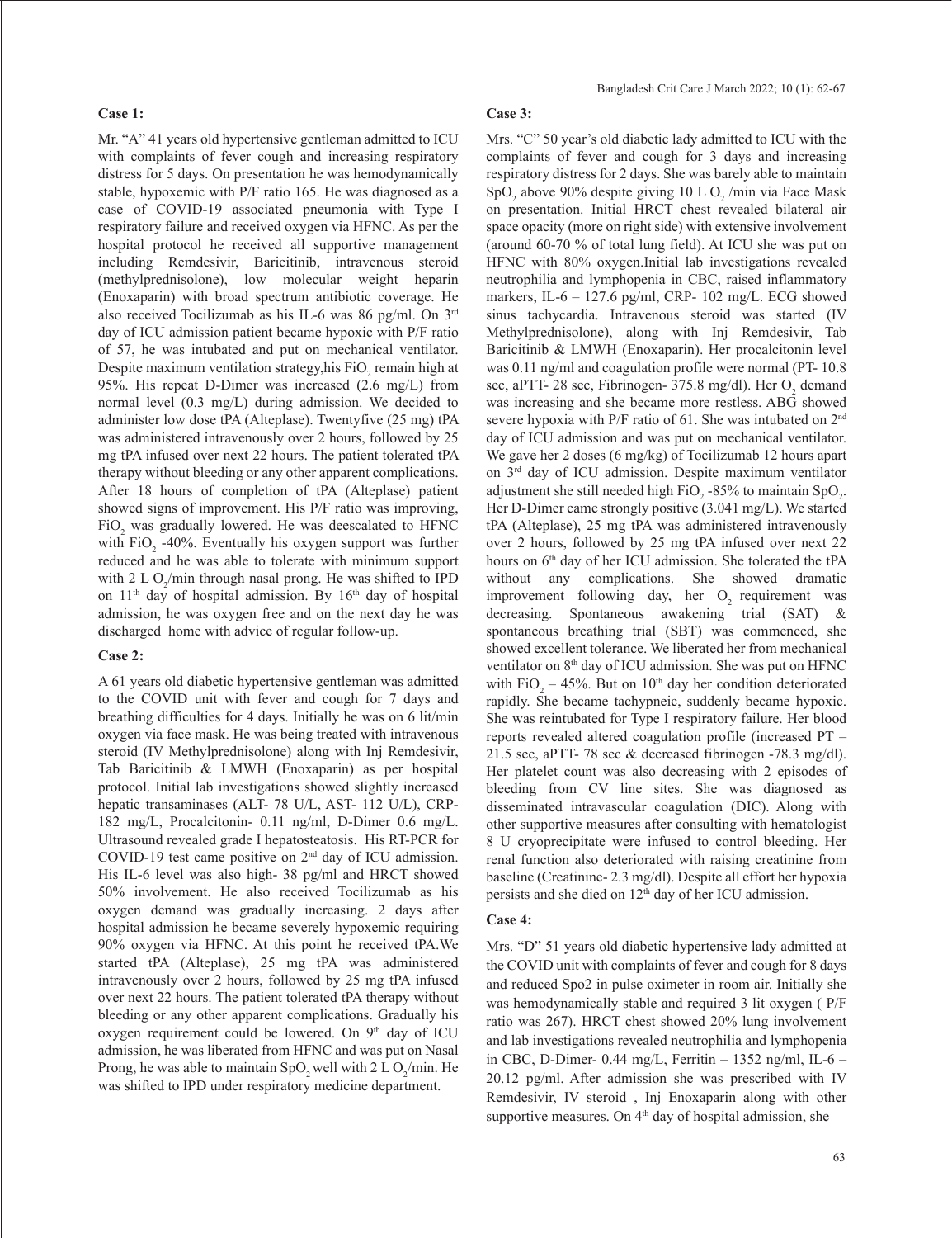suddenly became restless and was feeling increasing shortness of breath. She was rapidly desaturating and was unable to maintain SpO<sub>2</sub> despite 15 L O<sub>2</sub>/min with rebreather face mask. She was shifted to ICU ( $5<sup>th</sup>$  day of hospital admission) and was put on HFNC, required  $FiO_2$  -95 % to maintain  $SpO_2$  above 94%. CxR showed no new shadows. On 6<sup>th</sup> day of hospital admission (2nd day of ICU admission) she was prescribed tPA (Alteplase), 25 mg tPA was administered intravenously over 2 hours, followed by 25 mg tPA infused over next 22 hours. The patient tolerated tPA therapy without bleeding or any other apparent complications. Next day she showed signs of improvement. Her hypoxia improved dramatically (PaO<sub>2</sub> – 85 mmHg). FiO<sub>2</sub> could be lowered to 40% in HFNC. On 9<sup>th</sup> day of hospital admission ( $5<sup>th</sup>$  day of ICU admission) she was shifted back to IPD with  $2 L O_2/m$ in in Nasal Prong. She was discharged to home with adjustment of her medication on 12<sup>th</sup> day of hospital admission.

## **Case 5:**

Mr "E" 56 year's old diabetic hypertensive gentleman admitted at COVID unit with complaints of cough, fever and loose motion for 6 days. He was tested at home for COVID 19 RT-PCR and it came positive 2 days prior to hospital admission. Initially he was on 2 lit/min oxygen and HRCT showed 30% lung involvement ( P/F ratio was 61). His initial lab investigations revealed neutrophilia and lymphopenia in CBC, D-Dimer- 0.372 mg/L, Ferritin – 985 ng/ml, IL-6 – 32.82 pg/ml. He received all supportive care including Tocilizumab as per hospital protocol. However, the patient showed no improvement rather his breathing difficulties increased. He was shifted to ICU on 8<sup>th</sup> day of hospital admission. He was hypoxic with low  $PO_2$  and  $P/F$  ratio of 61. on 9<sup>th</sup> day of hospital admission (2<sup>nd</sup> day of ICU admission) he was prescribed tPA (Alteplase), 25 mg tPA was administered intravenously over 2 hours, followed by 25 mg tPA infused over next 22 hours. The patient tolerated tPA therapy without bleeding or any other apparent complications. From  $10<sup>th</sup>$  day of hospital admission (3rd day of ICU admission) he showed signs of improvements. His oxygen demand could be lowered. By 12<sup>th</sup> day of hospital admission, he could now maintain his  $SpO<sub>2</sub>$  with 2 L  $O<sub>2</sub>/min$ . He was shifted back to IPD (Medicine Department) as his overall wellbeing improved on 13<sup>th</sup> day of hospital admission ( $6<sup>th</sup>$  day of ICU admission). He was making gradual progress over the time. But on  $17<sup>th</sup>$  day of hospital admission patient suddenly developed sudden respiratory distress and severe chest pain. He was shifted back to ICU. His ECG showed sinus tachycardia but his cardiac enzyme was over the roof (Trop I -41.3 ng/ml). Patient became hemodynamically unstable and went into cardiogenic shock, requiring multiple inotropes. He developed massive pulmonary edema and unable to maintain oxygenation on NIV support. He was intubated and put on mechanical ventilator. Despite all effort we lost the patient on  $17<sup>th</sup>$  day of hospital admission.

#### **Case 6:**

Mrs. "F" 67 year's old lady with known case of Diabetes Mellitus, Systemic Hypertension & COPD got admitted to ICU with the complaints of fever and cough for 9 days & increasing respiratory distress for about 3 days. Upon arrival at ER, she was severely breathless, unable to complete a sentence. She had moderate wheezing with bilateral crepitation. She was supplemented with  $10 \text{ L O}_2/\text{min}$  via face mask but was barely maintained  $SpO<sub>2</sub>$  above 88% (P/F ratio was 65). She received all conventional treatments of COPD and COVID pneumonia. On 2nd day of ICU admission, she was prescribed with 2 doses (6 mg/kg) of Tocilizumab 12 hours apart. Patient showed minimum response. Her D-Dimer increased steeply (D-Dimer- 2.326 mg/L). Hypoxia still persist despite high  $O_2$  support at NIV. On  $4<sup>th</sup>$  day of ICU admission, we prescribed her tPA (Alteplase), 25 mg tPA was administered intravenously over 2 hours, followed by 25 mg tPA infused over next 22 hours. The patient tolerated tPA therapy without bleeding or any other apparent complications. 9 hours following administration she was feeling better. Her  $FiO_2$  was lowered. On the next day (5<sup>th</sup> day of ICU admission) we could decrease her support from Bi-PAP to HFNC  $(FiO_2 -$ 45%). By  $8<sup>th</sup>$  day of ICU admission, we were able to liberate her from HFNC and was able to oxygenate her with  $2 L O<sub>2</sub>$ /min via nasal prong. She was shifted to IPD under Pulmonologist on 9<sup>th</sup> day of ICU admission. Eventually she was discharged to home on 13<sup>th</sup> day of hospital admission with advice to use LTOT at home.

## **Case 7:**

Mr. "G" 67 years old gentleman with known comorbidities of Diabetes Mellitus, Systemic Hypertension, Chronic Kidney Disease & Obstructive sleep apnea got admitted to ICU with the complaints of Fever for 8 days, Cough for 7 days with increasing breathing difficulties for last 2 days. He was obese (BMI -32) and was regularly using CPAP at home. Upon arrival at ER, he was severely dyspneic. He could barely breathe and his arterial gas showed severe hypoxia with Type II respiratory failure ( $P<sup>H</sup>$ - 7.18, PaO<sub>2</sub>- 50 mmHg, PCO<sub>2</sub>- 78 mmHg, P/F ratio - 56) and was intubated and connected to mechanical ventilator. All relevant investigations done and all supportive COVID treatment was given including Tocilizumab as his IL -6 was also high. On  $2<sup>nd</sup>$  day of ICU admission patient still required high  $FiO_2$  despite maximum ventilator setting adjustment. CxR was disproportionately clear of consolidation or effusion. His D-Dimer level was high – 4.32 mg/L. We prescribed him tPA (Alteplase), 25 mg tPA was administered intravenously over 2 hours, followed by 25 mg tPA infused over next 22 hours. He tolerated the tPA without any complications. He showed response to tPA, his  $FiO_2$  could be lowered. By  $4<sup>th</sup>$  day of ICU admission, we were able to start SAT & SBT. He failed multiple attempts of breathing trial but eventually we were able to liberate him from ventilator by  $7<sup>th</sup>$  day of ICU admission. He was put on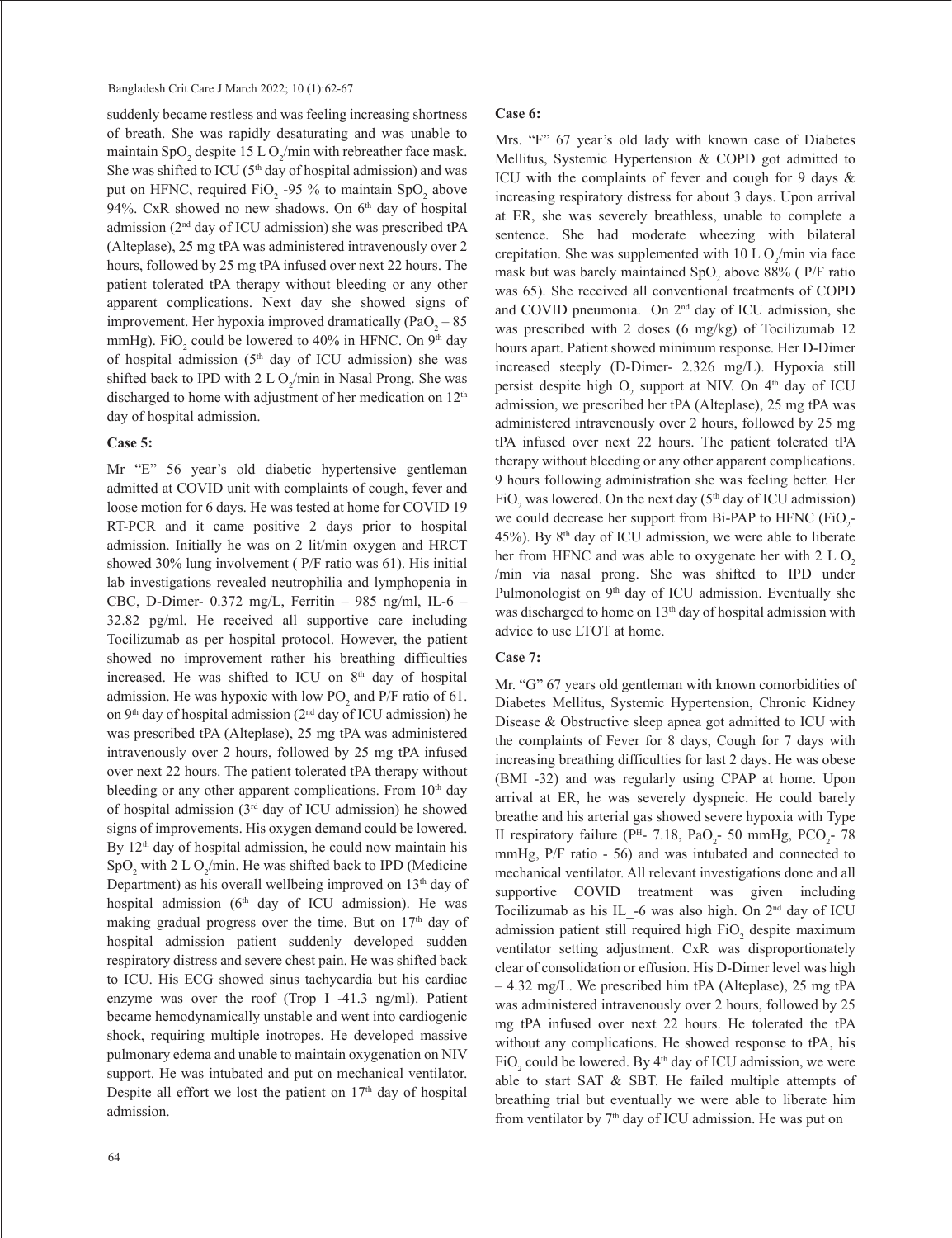HFNC with  $FiO_2$  -45%, he also required intermittent Bi-PAP support. By 11<sup>th</sup> day of ICU admission, he tolerated  $O_2$  therapy by Nasal Prong during day time and Bi-PAP during night time. He was transferred to IPD under Respiratory Medicine. Eventually he was shifted home with advice to use home Bi-PAP on demand with regular follow-up with Pulmonologist.

## **Case 8:**

Mr. "H", 54 years old gentleman with known comorbidities of COPD (Emphysematous Bullous Disease) got admitted to ICU with the complaints of fever for 8 days with breathing difficulties for 1 day. He was shifted to ICU and was put on HFNC with target range  $SpO<sub>2</sub>$  of 88-92%. Initial CxR showed multiple bullae, mostly in sub pleural region, some large lesions were in apical region, with consolidation on right. On query he had a history of spontaneous pneumothorax 4 month prior to this hospital admission. All initial investigations and management were given as per hospital protocol. By 4<sup>th</sup> day of ICU admission, he showed some improvement with better tolerance of HFNC with reduction in both  $FiO_2$  and air flow. But on that night, he suddenly became severely hypoxic (PO<sub>2</sub>) -58 mmHg, P/F ratio -144). He was put on NIV support (CPAP). CxR showed no new changes. Repeat D-Dimer was sent, which came high – 7.53 mg/L. We prescribed him tPA (Alteplase), 25 mg tPA was administered intravenously over 2 hours, followed by 25 mg tPA infused over next 22 hours. The patient tolerated tPA therapy without bleeding or any other apparent complications. He gradually showed signs of improvement. We were able to free him from CPAP and put him back to HFNC with minimum air flow. By 7<sup>th</sup> day of ICU admission, we were able to liberate him from HFNC to Nasal Prong. He was shifted to IPD with supervision of pulmonologist.

#### **Case 9:**

Mr. "I", 71 years old gentleman with known case of Diabetes Mellitus, Systemic Hypertension, Chronic Kidney Disease & advanced Parkinson's disease was admitted to the ICU with complaints of fever & cough for 9 days and increasing difficulties of breathing for 3 days. At ER he was severely hypoxic and was barely breathing. ABG showed severe hypoxia (PaO<sub>2</sub> -38 mmHg, P/F ratio- 42) with Type II respiratory failure. He was intubated immediately and shifted to ICU. We put him on mechanical ventilator. Initial lab investigations revealed neutrophilia and lymphopenia in CBC, D-Dimer- 0.556 mg/L, Ferritin – 1691 ng/ml, IL-6 – 87.43 pg/ml, CRP- 68.2 mg/dl, Procalcitonin  $-0.1$  ng/ml. His renal function, liver function test along with coagulation profile were within normal limit. We initiated all supportive management including intravenous steroid (methylprednisolone) and low molecular weight heparin (Enoxaparin). On 2nd day of ICU admission, we gave him 2 doses (6 mg/kg) of Tocilizumab 12 hours apart. Broad spectrum antibiotic coverage was ensured. He was still in

need of high  $O_2$  support in mechanical ventilator (FiO2 -90%) despite maximum ventilator adjustment). On 4<sup>th</sup> day of ICU admission, he was still hypoxic with high ventilator support. His D-Dimer level increased since admission (D-Dimer-3.256 mg/L). We started tPA (Alteplase) administration. 25 mg tPA was given in bolus intravenously, and 25 mg was planned for next 22 hours. But 9 hours since infusion started patient started bleeding from multiple sites (central venous access, Urinary catheter & minor nasal bleeding). tPA stopped immediately. We cross matched and administered 8 U cryoprecipitate. Bleeding was controlled and his fibrinogen was maintaining over 200 mg /dl. His neurological exam didn't reveal any abnormalities and CT brain on the following day was normal. Maintaining oxygenation was still very difficult despite high  $FiO_2$  on mechanical ventilator. We put the patient on prone ventilation. But he showed little improvements. Despite every effort we lost the patient on  $7<sup>th</sup>$ day of ICU admission.

#### **Case 10:**

Mr. "J", 58 years old gentleman with known comorbidities of Systemic Hypertension got admitted to ICU through ER with the complaints of Fever & cough for 7 days with breathing difficulties for 2 days. At home his pulse oximetry showed decreasing pattern (<85%), while presented at ER he needed 10 L  $O_2/m$ in via face mask. Initial HRCT chest showed bilateral air space opacity (more on right side), around 30-40 % of total lung field. He was admitted in ICU and put on HFNC with  $FiO_2$ - 70%. Initial ABG showed moderate hypoxia with  $PaO<sub>2</sub>$ - 55 mmHg. Initial lab investigations revealed D-Dimer- 6.565 mg/L, Ferritin – 1286 ng/ml, IL-6 – 87.62 pg/ml, CRP- 128.5 mg/dl, Procalcitonin – 0.1 ng/ml. His CBC, renal function, lifer function & coagulation profile were all within normal range. We prescribed him tPA (Alteplase), 25 mg tPA was administered intravenously over 2 hours, followed by 25 mg tPA infused over next 22 hours. The patient tolerated tPA therapy without bleeding or any other apparent complications. 12 hours after administration of tPA he showed signs of improvement and his  $FiO_2$  in HFNC could be lowered. On 3<sup>rd</sup> day of ICU admission, we could liberate him from HFNC and put him on Nasal Prong, he could maintain with 2-3 L  $O_2/m$ in. He was shifted on the following day at IPD under supervision of pulmonologist.

Demographics, clinical characteristics at admission, treatment, and outcomes of ten patients treated with tPA (Alteplase) are summarized in Table 1. Out of 10 patient 7 were male and 3 were female. Mean age group was 57.6 years. 5 patient needed Invasive ventilator support. Rest of the 5 patients were managed with non-invasive support (2 patients by HFNC, 3 patients needed both Bi-PAP + HFNC. 6 patients presented with severe symptoms on admission with very low  $PaO_2/FiO_2$  ratio.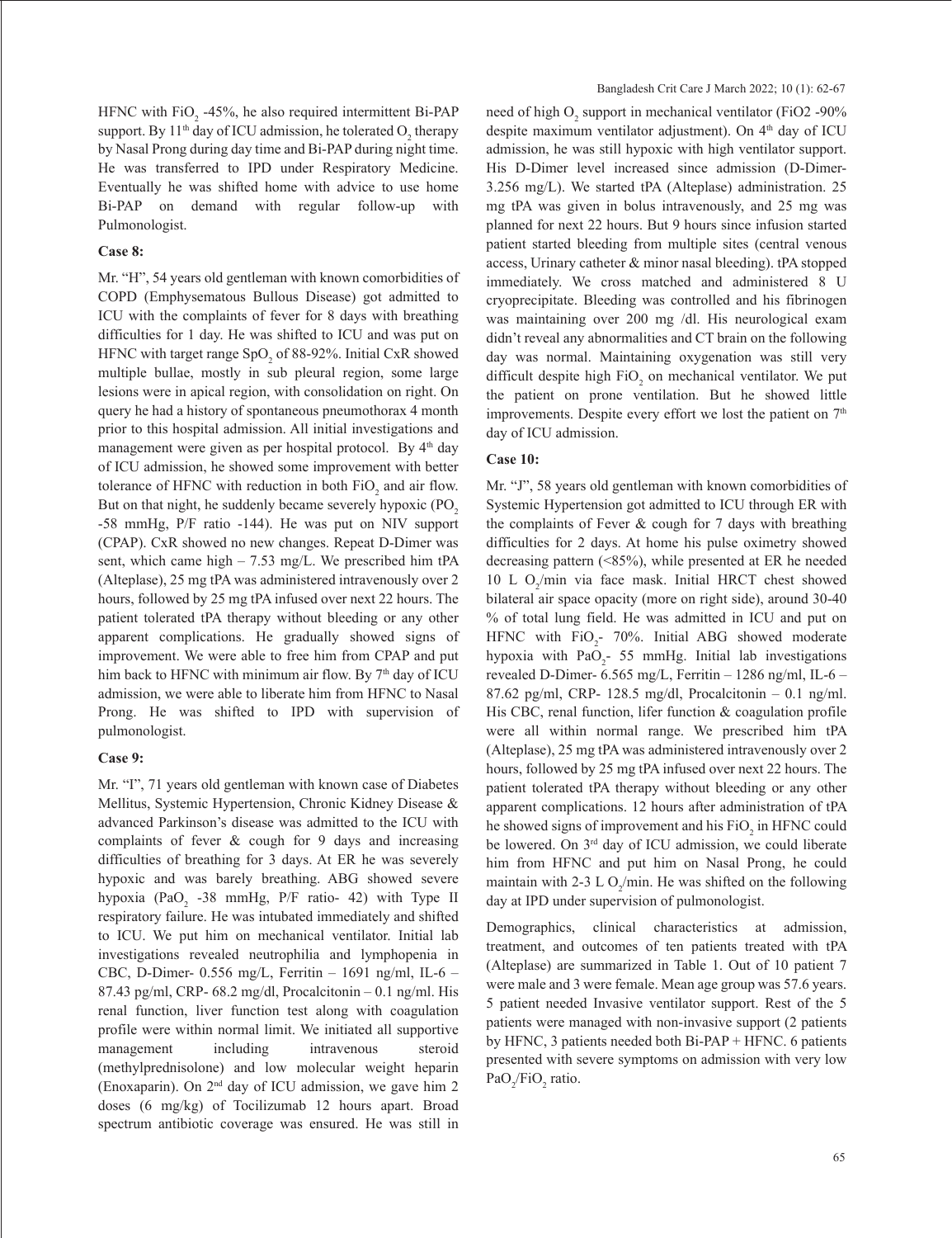| Table 1                                                |                         |                                                            |                                                     |                         |                 |                                   |                 |                    |                                                    |                  |
|--------------------------------------------------------|-------------------------|------------------------------------------------------------|-----------------------------------------------------|-------------------------|-----------------|-----------------------------------|-----------------|--------------------|----------------------------------------------------|------------------|
| Case                                                   | 1                       | $\overline{2}$                                             | $\mathbf{3}$                                        | $\overline{\mathbf{4}}$ | 5               | 6                                 | 7               | $\bf{8}$           | 9                                                  | 10               |
| Demographics and baseline status                       |                         |                                                            |                                                     |                         |                 |                                   |                 |                    |                                                    |                  |
| Age (Years)                                            | 41                      | 61                                                         | 50                                                  | 51                      | 56              | 67                                | 67              | 54                 | 71                                                 | 58               |
| Gender                                                 | Male                    | Male                                                       | Female                                              | Female                  | Male            | Female                            | Male            | Male               | Male                                               | Male             |
| Comorbidities                                          | <b>HTN</b>              | DM,                                                        | DM                                                  | DM,                     | DM,             | DM,                               | DM,             | COPD               | DM,                                                | <b>HTN</b>       |
|                                                        |                         | HTN,                                                       |                                                     | <b>HTN</b>              | HTN,            | HTN,                              | HTN,            |                    | HTN,                                               |                  |
|                                                        |                         | <b>BEP</b>                                                 |                                                     |                         | <b>IHD</b>      | COPD                              | CKD,            |                    | CKD,                                               |                  |
|                                                        |                         |                                                            |                                                     |                         |                 |                                   | <b>OSA</b>      |                    | PD                                                 |                  |
| <b>Clinical findings on admission</b>                  |                         |                                                            |                                                     |                         |                 |                                   |                 |                    |                                                    |                  |
| Duration of                                            |                         |                                                            |                                                     |                         |                 |                                   |                 |                    |                                                    |                  |
| Symptoms-Days                                          | 5                       | 7                                                          | $\mathfrak{Z}$                                      | 8                       | 7               | 9                                 | $8\,$           | $8\,$              | 9                                                  | $\tau$           |
| O <sub>2</sub> saturation in                           |                         |                                                            |                                                     |                         |                 |                                   |                 |                    |                                                    |                  |
| ambient air                                            | 85%                     |                                                            | 90%                                                 | $88\%$                  |                 | $88\%$                            |                 |                    |                                                    | 85%              |
| PaO <sub>2</sub> /FiO <sub>2</sub> ratio               | 167                     | 72                                                         | 61                                                  | 267                     | 61              | 65                                | 56              | 144                | 42                                                 | 108              |
| Lab reports                                            |                         |                                                            |                                                     |                         |                 |                                   |                 |                    |                                                    |                  |
| D-Dimer $(mg/L)$                                       | 2.6                     | 0.6                                                        | 3.041                                               | 0.44                    | 0.712           | 2.326                             | 4.32            | 0.72               | 0.556                                              | 6.565            |
| Procalcitonin                                          |                         |                                                            |                                                     |                         |                 |                                   |                 |                    |                                                    |                  |
| (ng/ml)                                                | 0.12                    | 0.11                                                       | 0.11                                                | 0.14                    | 0.09            | 0.10                              | 12.1            | 0.10               | 0.10                                               | 0.10             |
| $CRP$ ( $mg/L$ )                                       | 8                       | 182                                                        | 102                                                 | 14                      | 25              | 78.6                              | 178.6           | 132.6              | 68.2                                               | 128.5            |
| IL-6 $(pg/ml)$                                         | 86                      | 38                                                         | 127.6                                               | 20.12                   | 49.22           | 87.56                             | 387.62          | 87.43              | 87.43                                              | 87.62            |
| Treatment with tPA (Alteplase) and outcome             |                         |                                                            |                                                     |                         |                 |                                   |                 |                    |                                                    |                  |
| Other anti-                                            |                         |                                                            |                                                     |                         |                 |                                   |                 |                    |                                                    |                  |
| viral therapy                                          |                         | Remdesivir, Remdesivir, Remdesivir, Remdesivir Remdesivir, |                                                     |                         |                 |                                   |                 | Remdesivir,        |                                                    |                  |
|                                                        | Baricitinib             | Baricitinib                                                | Baricitinib                                         |                         | Baricitinib     |                                   |                 | Baricitinib        |                                                    |                  |
| Corticosteroid/<br>Tocilizumab                         | Methylpre-<br>dnisolone | Methylpre-<br>dnisolone,                                   | Methylpre-<br>dnisolone,<br>Tocilizumab Tocilizumab | Dexame-<br>thasone      | Tocilizumab     | Dexame-<br>thasone<br>Tocilizumab |                 | Dexame-<br>thasone | Methylpre-<br>dnisolone<br>Tocilizumab Tocilizumab |                  |
| Invasive /Non-<br>invasive<br>mechanical<br>ventilator | Invasive                | Non-invasive                                               | Invasive                                            | Non-invasive            | Invasive        | Non-invasive                      | Invasive        | Non-invasive       | Invasive                                           | Non-invasive     |
| Length of ICU                                          |                         |                                                            |                                                     |                         |                 |                                   |                 |                    |                                                    |                  |
| stay-Days                                              | 14                      | $\overline{9}$                                             | 12                                                  | 12                      | 17              | 9                                 | 11              | 7                  | $\tau$                                             | $\mathfrak{Z}$   |
| Disease duration<br>(In days) when<br>tPA was          |                         |                                                            |                                                     |                         |                 |                                   |                 |                    |                                                    |                  |
| administered                                           | 7 <sup>th</sup>         | 12 <sup>th</sup>                                           | Q <sup>th</sup>                                     | 14 <sup>th</sup>        | 9 <sup>th</sup> | 13 <sup>th</sup>                  | 9 <sup>th</sup> | 12 <sup>th</sup>   | 13 <sup>th</sup>                                   | 11 <sup>th</sup> |
| Outcome                                                | Improved                | Improved                                                   | Died                                                | Improved                | Died            | Improved                          | Improved        | Improved           | Died                                               | Improved         |